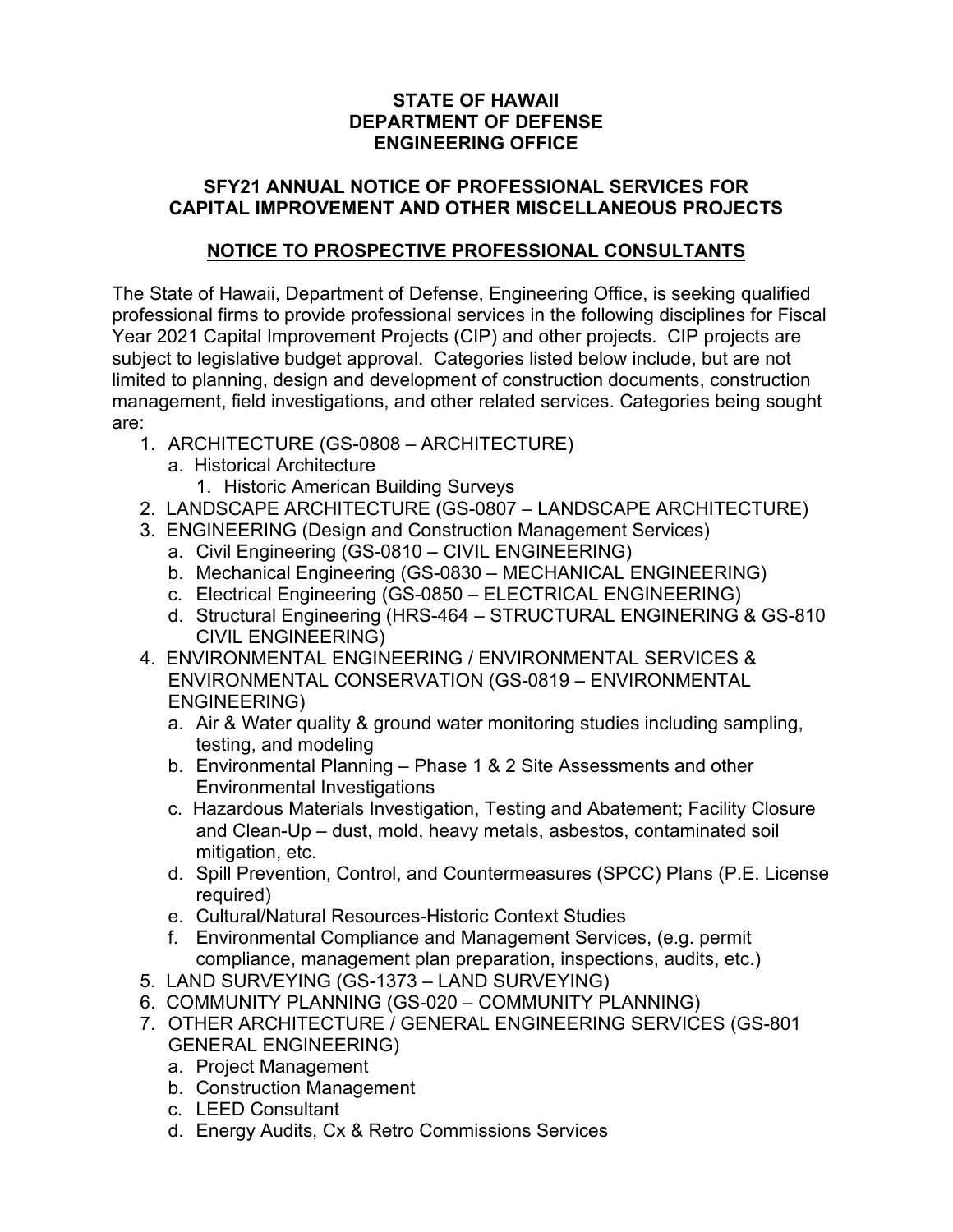e. Geotechnical Engineering

Consultants interested in providing professional services must submit only the original of the following items to the State of Hawaii, Department of Defense, Contracting and Engineering Office, 3949 Diamond Head Road, Building 306A, Room 228, Honolulu, Hawaii 96816-4495, prior to 4:30 p.m. on April 15, 2020.

- 1. Letter of interest indicating the categories that the firm is interested and qualified to provide professional services. Firms shall indicate the category of service for which they want to be considered in their letter of interest. Firms that want to be considered for more than one category of service shall indicate all such categories in their letter of interest. Firms may be considered for categories not listed in the letter of interest. Firms should list all office locations.
- 2. Interested individuals or firms should submit a completed Federal Standard Form (SF) 330, or a CIP DPW form 120.
- 3. Statement of Qualifications (SOQ) or executive summary for each project category requested highlighting the firm's qualifications, expertise and experience.
- 4. The names and phone numbers of up to five (5) clients who may be contacted including a minimum of two (2) for whom services were rendered during the preceding year.
- 5. Statement indicating any conflicts of interest in performing services for DOD and/or the State of Hawaii. List membership on State boards, commissions, etc. For additional information, please refer to the State Ethics code, Chapter 84, Hawaii Revised Statutes, or go to the Hawaii State Ethics Commission Web site at [http://hawaii.gov/ethics/.](http://hawaii.gov/ethics/)
- 6. Firms interested in construction management, must provide the name, experience and qualifications (training courses, certifications, etc.) of the proposed project/construction/program manager.
- 7. Any relevant information on the firm's 1) experience, 2) expertise, and 3) past performance including, but not limited to quality of work, cost control and ability to meet schedules may be submitted.
- 8. Firms wanting to be qualified under the "OTHER ARCHITECTURE / GENERAL ENGINEERING" Category must have a Hawaii Licensed Architect and/or Engineer on Staff.

**Incomplete Submittals:** Submittals received by the due date, but with missing or deficient items will be considered "incomplete." Applicants will be notified of the deficiencies and will have five (5) working days from the notification date to submit all the required items or their submittal will be considered "late."